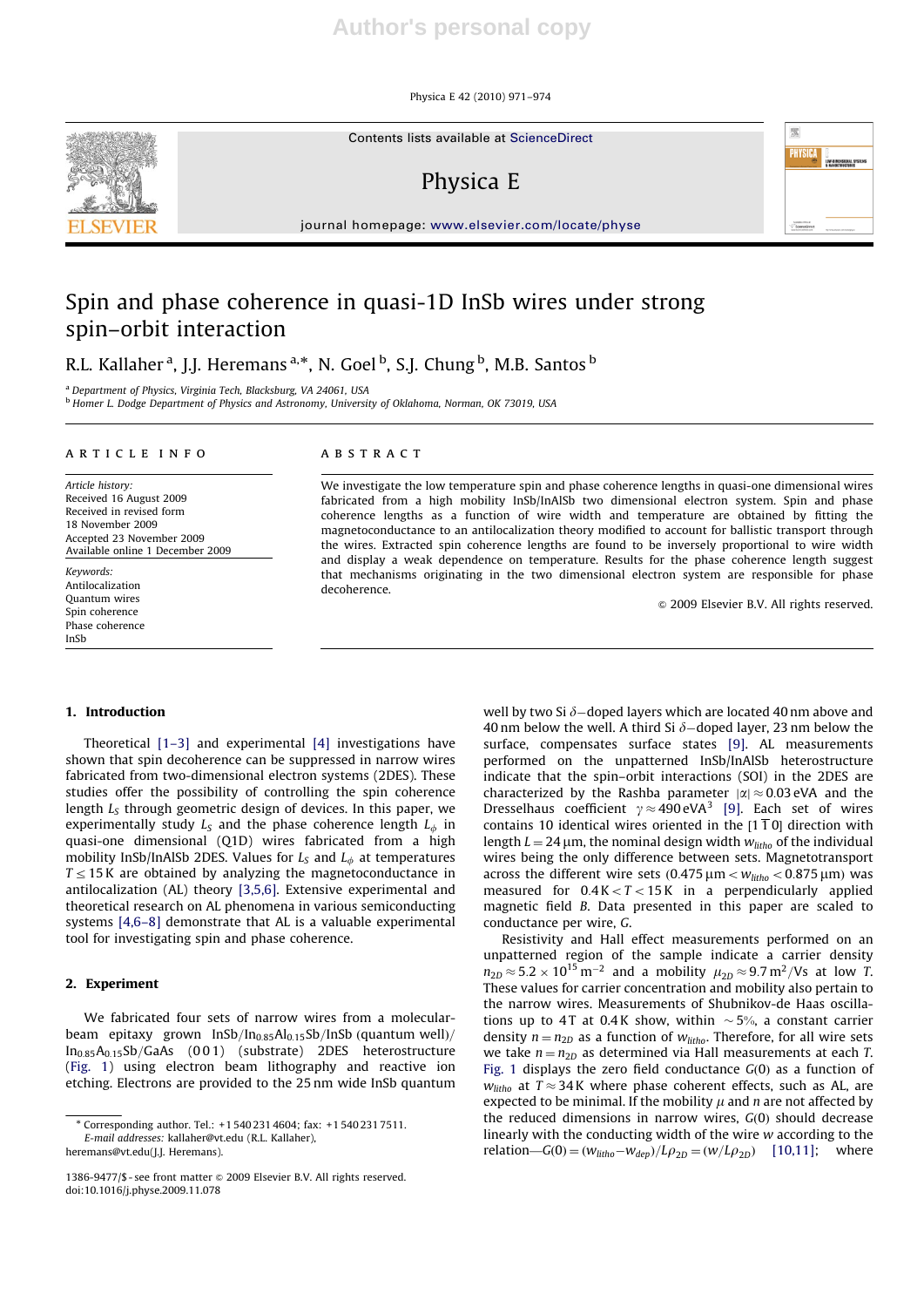## **Author's personal copy**

972 R.L. Kallaher et al. / Physica E 42 (2010) 971–974



Fig. 1. (a)  $G(B = 0)$  as function of wire design width  $w_{\text{litho}}$ . (b)  $\Delta G$  at 0.4 K for wires of width  $w = 0.55$  µm, 0.35 µm, 0.25 µm, and 0.15 µm. (c) Schematic illustration of measurement geometry. (d) Schematic of the InSb/InAlSb 2DES heterostructure. The  $\delta$ –doped layers are located at the following positions: 40 nm below, 40 nm above, and 140 nm above the quantum well (QW).

 $\rho_{2D} = (1/n_{2D}e\mu_{2D})$  is the resistivity of the parent 2DES and  $w_{dep}$  is the average depletion width in the wires. From Fig. 1, we find that  $G(0)$  is well described by a line of slope  $1/L\rho_{2D}$ . Therefore, we conclude that  $\mu$  is not affected by the confined geometry of the narrow wires. The mean free path  $l_e$  in the wires can hence be calculated, as  $l_e = 3.3 \,\mu m$ . We also determine that scattering from the boundaries is specular, since diffusive boundary scattering leads to lower  $\mu$  in narrow wires [10]. From the  $G(0) = 0$  intercept we find  $w_{dep} = 0.33 \,\mu \text{m}$  allowing w to be determined through  $w$   $=$   $w_{litho}-w_{dep.}$  It should be emphasized, however, that  $w_{dep.}$  may not be entirely electrical in nature, as it may also include effects from the fabrication process.

Examples of the low field magnetoconductance  $\Delta G \equiv G(B) G(B = 0)$  are shown in Figs. 1 and 2. In order to account for Hall effect contributions to the data, the component antisymmetric in B has been subtracted from the data by averaging  $G(+B)$  and  $G(-B)$  for each data set, and hence  $\Delta G$  is plotted in terms of the magnitude of the applied field,  $|B|$ . The observed negative magnetoconductance around  $B = 0$  which crosses over to positive magnetoconductance at higher B is characteristic of AL. We note that the large broadening of  $\Delta G$  as a function of decreasing w depicted in Fig. 1 is a consequence of the flux cancelation effect [8,10]. Qualitatively, the magnitude of the negative magnetoconductance around  $B = 0$  decreases with w. In analogy with the  $L_{\phi}$ and  $L<sub>S</sub>$  dependence of AL in 2 dimensions [6], this indicates a lowering of the ratio  $L_{\phi}/L_S$  as w narrows.

#### 3. Analysis of magnetoconductance

Under AL, the magnetic field dependence of G in a narrow wire of length  $L$  is described by  $[3,8,10,12]$ :

$$
G(B) = G_0 - \frac{e^2}{hL} \left( \sum_{m = \pm 1,0} \tilde{L}_{1,m} - \tilde{L}_{0,0} \right).
$$
 (1)

 $\tilde{L}_{1m}$  represents contributions corresponding to triplet modes which depend on  $L_{\phi}$  and  $L_{\text{S}}$ , whereas the singlet contribution  $\tilde{L}_{00}$ 



Fig. 2. Change in conductance  $\Delta G$  as a function of magnitude of the applied magnetic field |B| at various T for wires of width  $w =$  (a) 0.55  $\mu$ m, (b) 0.35  $\mu$ m, (c)  $0.25 \mu$ m, and (d)  $0.15 \mu$ m. Solid lines indicate fits to antilocalization theory.

is only sensitive to  $L_{\phi}$  [3,6,12]. For diffusive Q1D wires fabricated from a 2DES, Kettemann has determined the different contributions to be determined by [3]:  $\tilde{L}_{s,m}^{-2} = L_{\phi}^{-2} + v_{s,m} L_{S}^{-2} + L_{B}^{-2}$ ; with  $v_{1, +1} = 0.5, v_{1,0} = 1, v_{0,0} = 0.$ 

Kettemann's model was developed for diffusive wires where  $l_e < w$ . We implement the following two modifications in order to account for ballistic transport in the wires presented here, where  $l_e \gg w$ . First, we use a magnetic length  $L_B$  appropriate for ballistic Q1D wires [10]:

$$
L_B = \sqrt{C_1 I_m^4 l_e w^{-3} + C_2 I_m^2 l_e^2 w^{-2}},\tag{2}
$$

where  $l_m = \sqrt{\hbar / eB}$ . For predominately specular (diffusive) boundary scattering,  $C_1 = 4.75$   $(2\pi)$  and  $C_2 = 2.4$   $(1.5)$  [10]. We also implement the ballistic wire correction first introduced by Beenakker [10] in regards to weak localization theory. The triplet and singlet contributions in the ballistic Q1D wires become [10]:

$$
\tilde{L}_{s,m} = (L_{\phi}^{-2} + v_{s,m}L_{S}^{-2} + L_{B}^{-2})^{-1/2} - (L_{\phi}^{-2} + v_{s,m}L_{S}^{-2} + L_{B}^{-2} + 2l_{e}^{-2})^{-1/2}.
$$
 (3)

In order to extract both  $L<sub>S</sub>$  and  $L<sub>\phi</sub>$  the low T magnetoconductance curves were fit to Eq. (1) using Eq. (3) to describe  $\tilde{L}_{s,m}$  and adopting specular values for  $C_1$  and  $C_2$  when evaluating  $L_B$  in Eq. (2). The resulting fits are shown along with the experimental data in Fig. 2. Fits are restricted to T where AL is experimentally observed. Thus for  $w = 0.15 \,\mu \text{m}$  and  $w = 0.25 \,\mu \text{m}$ , values for  $L_s$  and  $L_{\phi}$  are only reported in the range  $0.4 K < T < 5 K$ ; whereas for  $w = 0.35 \,\mu \text{m}$  and  $w = 0.55 \,\mu \text{m}$  values for  $L_s$  and  $L_\phi$  are given for  $0.4 K < T < 15 K$ . The w and T dependence of the extracted  $L<sub>S</sub>$  and  $L_{\phi}$  are presented below.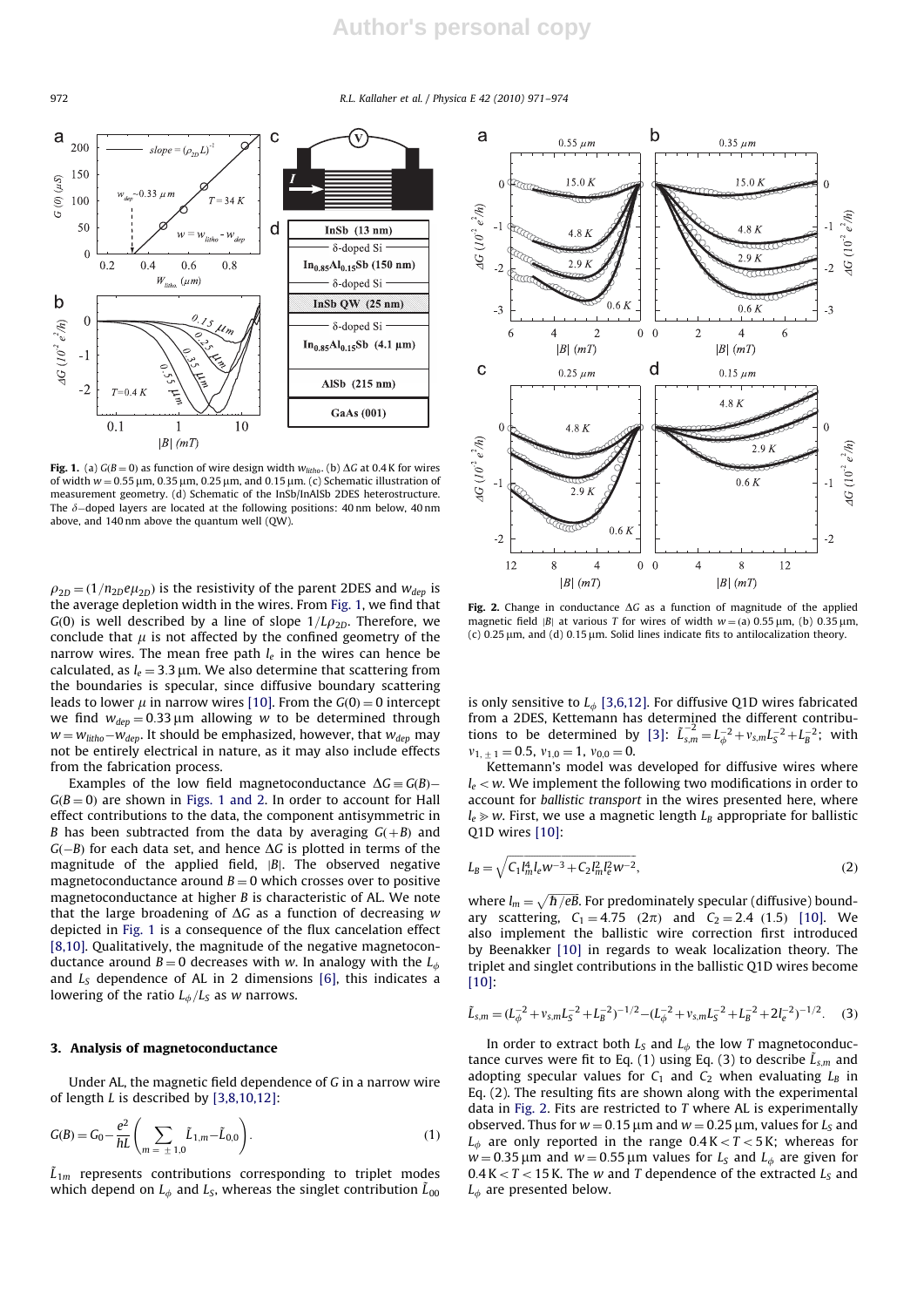#### R.L. Kallaher et al. / Physica E 42 (2010) 971–974 973



Fig. 3. (a) Extracted spin coherence length  $L_S$  as function of T for wires of width  $w = 0.55 \,\mu$ m, 0.35  $\mu$ m, 0.25  $\mu$ m, and 0.15  $\mu$ m. Dashed lines are guides to the eye. (b) Dependence of  $L<sub>S</sub>$  on w at 0.4 and 1.3 K.

#### 4. Results and discussion

#### 4.1. Spin coherence time

Values of  $L<sub>S</sub>$  extracted from the fits to  $\Delta G$  are found to be inversely proportional to w, with  $\sim$  3  $\mu$ m $<$   $L_S$   $<$   $\sim$  5  $\mu$ m. We note that the large magnitude of  $L<sub>S</sub>$  is not indicative of exceptionally long spin coherence times, but is, rather, a consequence of the high electron  $\mu$  in the 2DES. The large  $\mu$  leads to a long  $l_e = 3.3 \,\mu$ m, a large diffusion constant, and consequently significant  $L<sub>S</sub>$  in the wires. Taking into account both Rashba and Dresselhaus SOI [13], the spin precession length  $L_{\Omega}\equiv v_{F}/\Omega\approx 0.35$  µm is calculated from the Fermi velocity  $v_F \approx 8.85 \times 10^5$  m/s and average SOI induced spin precession frequency  $\Omega \approx 2.5 \times 10^{12}\,\rm s^{-1}$  in the 2DES. Fig. 3 shows the linear dependence of  $L_S$  on  $w^{-1}$  for  $T = 0.4$  and 1.3 K. Within experimental errors, we find  $L_S \infty 2.65(L^2_\Omega/w)$  for  $0.4 K < T < 5 K$ , the range of T where AL was observed for all w. For pure Rashba SOI in diffusive wires, Kettemann has predicted For pure Kashba 301 in untusive wries, Kettenlahn has predicted<br>an  $L_S \propto \sqrt{12} (L_Q^2/w)$  dependence [3]. Thus, we find agreement, an  $L_S \propto \sqrt{2}$ , with this prediction, even in the presence of the within  $\approx \sqrt{2}$ , with this prediction, even in the presence of the strong cubic Dresselhaus SOI in InSb.

Extracted  $L<sub>S</sub>$  are found to gradually decrease as T increases from 0.4 K, Fig. 3. Together with the observation that the enhancement of  $L<sub>S</sub>$  with w is not affected by T, the similar T dependence of  $L_S$  for all w indicate that a common mechanism limits  $L_S$  and the spin coherence length in the 2DES,  $L_S^{2D}$ . Thus, the observed T dependence of  $L_S$  suggests a changing  $L_S^{2D}$  with T. For 2DESs where  $L<sub>Q</sub> < l<sub>e</sub>$  it is common to estimate the spin coherence time  $\tau_s^{2D} \approx \tau_p$ , where  $\tau_p$  is the momentum scattering time [2,14]. In contrast to the motional narrowing regime  $(L_{\Omega} > l_e)$ , this implies that increased scattering leads to shorter  $L_S^{2D}$ . Although



Fig. 4. (a) T dependence of phase coherence length  $L_{\phi}$  in wires with four different widths  $w = 0.55 \mu m$ , 0.35  $\mu m$ , 0.25  $\mu m$ , and 0.15  $\mu m$ . Dashed lines are guides to the eye. (b) Logarithmic plot of the T dependence of  $L_{\phi}^2$ , normalized by its value at  $0.4$  K, for all w.

no significant changes in  $l_e$  are observed in this range of T, it has been shown that scattering mechanisms can have a much larger impact on spin relaxation as compared to momentum relaxation [15]. Increasing phonon and electron-electron scattering with T offer mechanisms for decreasing  $L_S^{2D}$  and  $L_S$ .

#### 4.2. Phase coherence time

Extracted  $L_{\phi}$  for the separate w are displayed as a function of T in Fig. 4. Qualitatively we find increasing  $L_{\phi}$  with decreasing w. A similar T dependence of  $L_{\phi}$  for all w is observed with  $L_{\phi}$ gradually increasing as  $T\!\to\!0.$  The logarithmic plot of  $L_\phi^{-2}$  vs T, with  $L_{\phi}$  normalized to its value at 0.4 K, shown in Fig. 4 highlights the similar T dependence of  $L_{\phi}$  in the different wires. After normalizing to  $L_{\phi}$ (0.4 K), we find that  $L_{\phi}$  for different w are all described by  $(L_{\phi}(0.4 \text{ K})/L_{\phi})^2 = 0.95 + 0.12T \approx 1 + 0.12T$ . Thus for all w,  $L_{\phi}$  saturates to a constant value as  $T\rightarrow 0$  and at higher T,  $L^2_\phi\!\propto\!T^{-1}.$ 

In studies of phase coherence, it is often found that the phase coherence time  $\tau_\phi$ , where  $\tau_\phi\!\propto\! L_\phi^2$ , approaches a constant value as  $T\rightarrow 0$  [16]. Mechanisms proposed to explain the saturation of  $\tau_{\phi}$  at low T include magnetic scattering from trace amounts of magnetic impurities [16] and zero-point fluctuations of the electromagnetic environment [17]. At slightly higher T,  $\tau_{\phi}$  is expected to follow a power law  $\tau_{\phi} \propto T^{-\nu}$  with the exponent  $\nu$ depending on the mechanism responsible for phase decoherence [16]. From Fig. 4, we find  $v = 1$  which is characteristic of the Nyquist dephasing mechanism in 2DESs. The experimental observations of an increasing  $L_{\phi}$  with decreasing w and a T dependence typical of 2DESs may suggest that  $L_{\phi}$  in the narrow